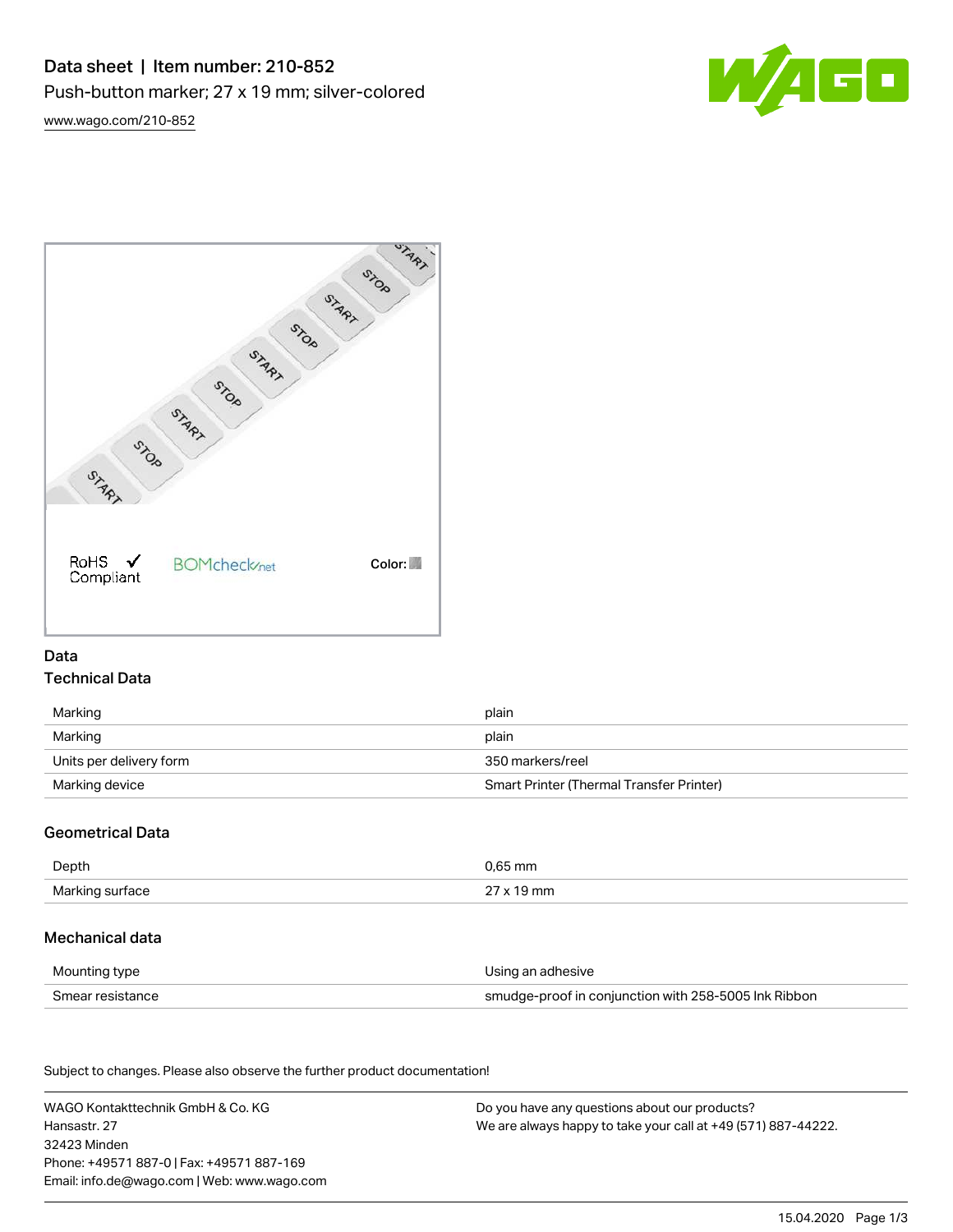

### Material Data

| Color                | silver-colored             |  |
|----------------------|----------------------------|--|
| Material             | Polyester                  |  |
| Adhesive information | Acrylic; permanent; foamed |  |
| Halogen-free         | Yes                        |  |
| Weight               | 150 g                      |  |

#### Environmental Requirements

| Surrounding air (storage) temperature   | 22 °C       |
|-----------------------------------------|-------------|
| Surrounding air (operating) temperature | $-30130 °C$ |
| Relative humidity                       | $4050\%$    |

#### Commercial data

| Product Group      | 2 (Terminal Block Accessories) |  |
|--------------------|--------------------------------|--|
| Packaging type     | <b>BOX</b>                     |  |
| Country of origin  | DE.                            |  |
| <b>GTIN</b>        | 4050821674924                  |  |
| Customs Tariff No. | 39199080888                    |  |

### **Counterpart**

### Compatible products

#### Marking accessories

|             | Item no.: 210-853<br>Universal push-button border; halogen-free; black                                       | www.wago.com/210-853  |
|-------------|--------------------------------------------------------------------------------------------------------------|-----------------------|
| <b>PASS</b> | Item no.: 258-5000<br>Thermal transfer printer; Smart Printer; for complete control cabinet marking; 300 dpi | www.wago.com/258-5000 |
|             |                                                                                                              |                       |

## Downloads Documentation

#### Additional Information

| 210-852, Information on handling print material | V004.08.2017 | pdf    | Download |
|-------------------------------------------------|--------------|--------|----------|
|                                                 |              | 1.5 MB |          |

Subject to changes. Please also observe the further product documentation!

WAGO Kontakttechnik GmbH & Co. KG Hansastr. 27 32423 Minden Phone: +49571 887-0 | Fax: +49571 887-169 Email: info.de@wago.com | Web: www.wago.com

Do you have any questions about our products? We are always happy to take your call at +49 (571) 887-44222.